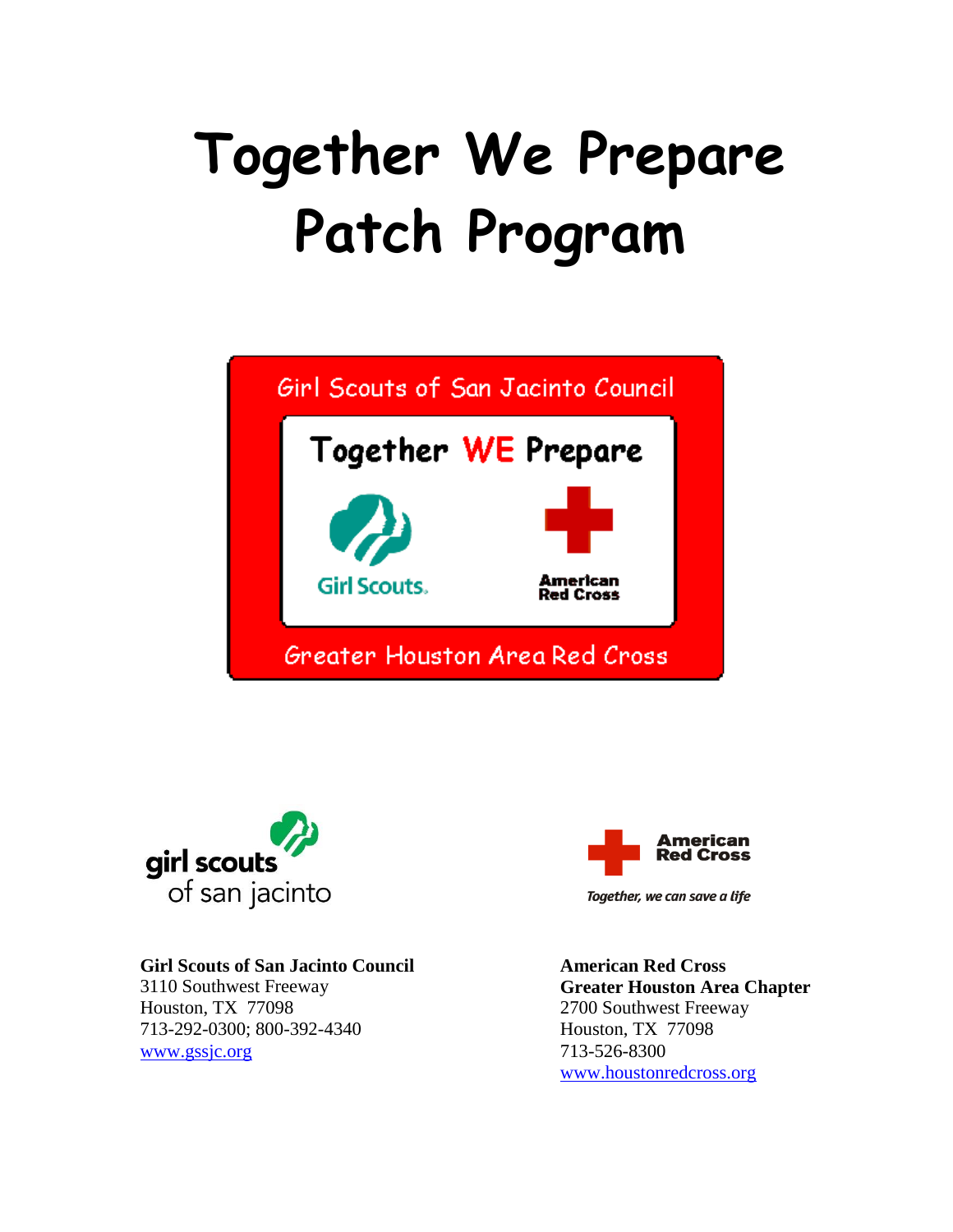The *Together We Prepare* Girl Scout patch program was jointly developed by the American Red Cross national headquarters and the following Red Cross chapters: Alexandria, VA; Arlington County, VA; National Capital Area Chapter; and Southern Maryland and the Girl Scout Council of the Nation's Capital. The American Red Cross is dedicated to helping people in need, while the Girl Scout motto is "Be Prepared." Drawing on the strengths of both organizations, this patch was designed to help girls, their families and their communities become better prepared for unpredictable events.

For more information about Girl Scouts and the Girl Scout program contact the Girl Scouts of San Jacinto Council. For information about Red Cross training or resources referenced in this booklet, contact the American Red Cross or the Greater Houston Area Chapter.

#### **National Disaster Preparedness Agencies and Organizations**

The following organizations, agencies and websites are among those that provide information regarding disaster preparedness and are good sources to begin your research for this patch.

#### American Red Cross, [www.redcross.org](http://www.redcross.org/)

The Red Cross offers training courses, disaster preparedness information and curriculum and materials for children, young adults and families. There are several local chapters throughout the GSSJC area. Check your local phone book for the chapter nearest you.

#### Citizen Corps, [www.citizencorps.gov](http://www.citizencorps.gov/)

Citizen Corps coordinates volunteer activities that will make our communities safer, stronger, and better prepared to respond to emergency situations.

#### The Federal Emergency Management Agency, [www.fema.gov](http://www.fema.gov/)

The Federal Emergency Management Agency - a former independent agency that became part of the new Department of Homeland Security in March 2003 - is tasked with responding to, planning for, recovering from and mitigating against disasters. The main phone number for the agency is 202-566-1600.

The U.S. Department of Homeland Security, [www.ready.gov](http://www.whitehouse.gov/homeland) This website has current information about homeland security from the White House. Their main phone number is 1-800-BE-READY.

National Weather Service **–** [www.nws.noaa.gov/safety.html](http://www.nws.noaa.gov/safety.html) The National Weather Service has a list of links to weather safety information, including hurricanes, tornados, floods, thunderstorms, lightning and heat.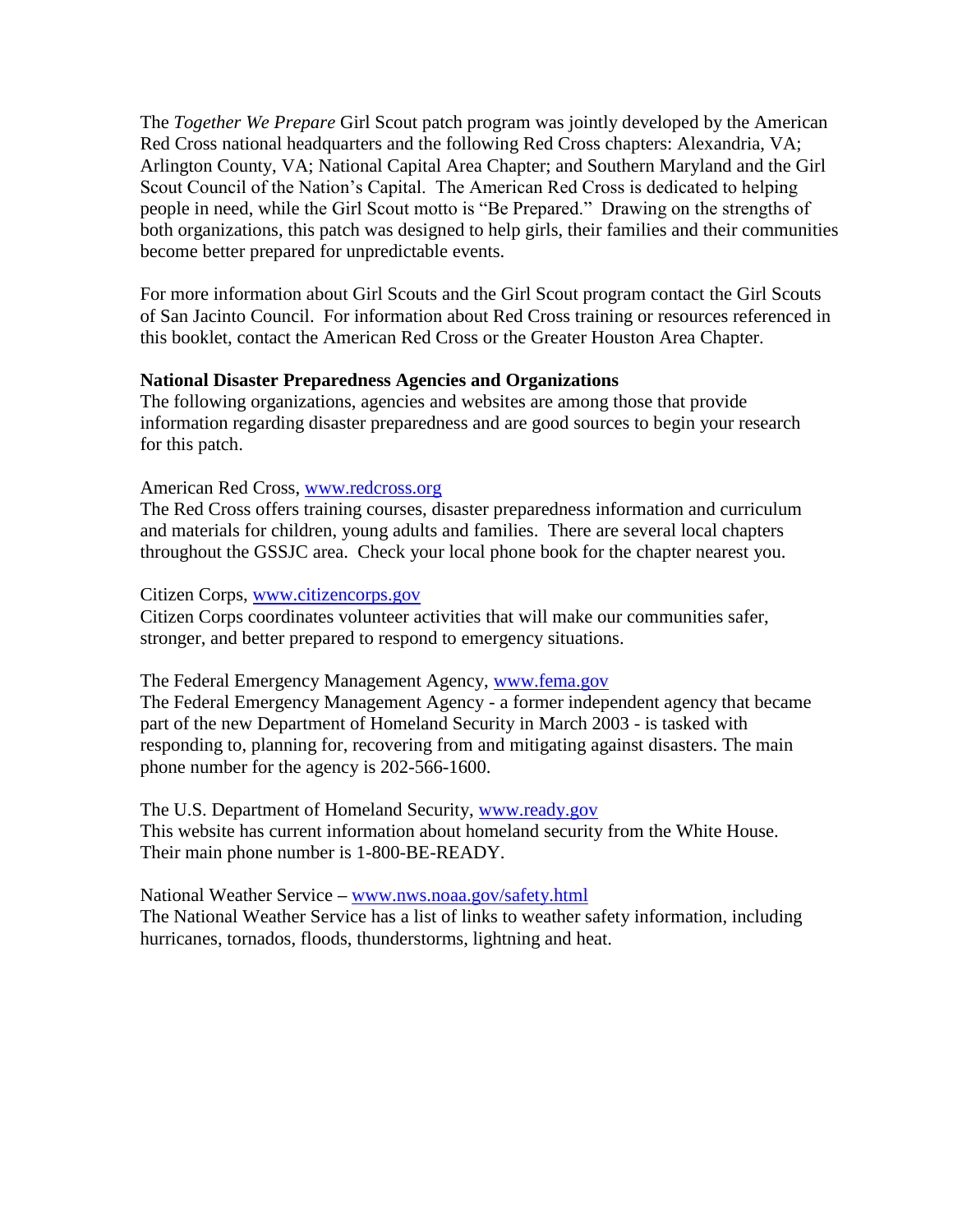## **Together We Prepare Patch Program**

#### **Purpose: To help Girl Scouts have fun learning and living their motto -** *Be Prepared***.**

Life is full of unpredictable events and situations, but you can take steps to prepare for them. The five action steps of this patch - make a plan, build a kit, get trained, volunteer and give blood - will help each girl to prepare for the unexpected, no matter its type, shape or size.

Disaster relief agencies and organizations in your area, such as the ones listed on the inside cover, can help you learn about and prepare for disasters as you complete this patch.

Have fun while you learn!

#### **Instructions for completing the** *Together We Prepare* **patch:**

The *Together We Prepare* patch includes five action steps: Action Step 1: Make a plan Action Step 2: Build a kit Action Step 3: Get trained Action Step 4: Volunteer Action Step 5: Give blood (or help others give blood)

- **Girl Scout Daisies:** May receive the patch as a participation patch if they attend a Together We Prepare event or participate in an activity with a Brownie, Junior, Cadette or Senior troop.
- **Girl Scout Brownies:** Complete the starred  $(\star)$  activity for each action step.
- **Girl Scout Juniors:** Complete the starred  $(\star)$  activity for each action step *and* **1 additional activity** from the action step of your choice.
- **Girl Scout Cadettes:** Complete the starred  $(\star)$  activity for each action step *and* **1 additional activity from 2 action steps** for a total of 7 activities.
- **Girl Scout Seniors and Ambassadors:** Complete the starred  $(\star)$  activity for each action step *and* **1 additional activity from 3 action steps** for a total of 8 activities.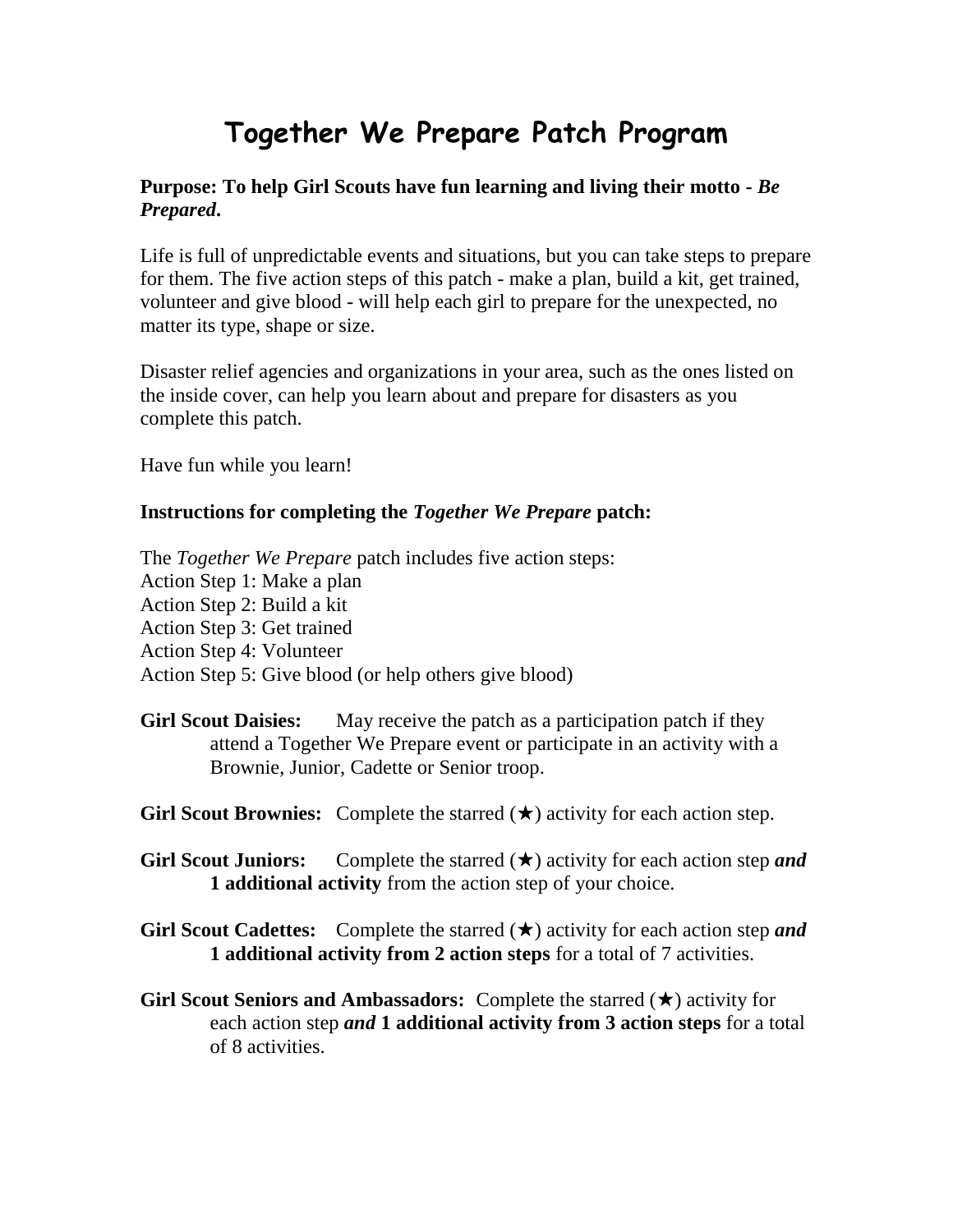## **Action Step 1: Make a Plan**

Planning ahead is the first step to a calmer and more assured disaster response. Making a disaster plan will help girls and their families feel prepared and to be more safe.

## **Take an active part in making a disaster plan.**

To complete this action step, girls can work with their troop and their family to make a disaster plan. In a troop meeting girls should discuss the steps needed to create a disaster plan to prepare them to put these steps into action with their family. Use the checklist below to learn what is important in creating a disaster plan.

- Talk. Discuss disasters that can happen where you live. Call or visit your local American Red Cross or emergency management agency and ask for information on natural or man-made disasters that could happen in your area. What special measures should you include in your disaster plan to be prepared for these emergencies? Establish responsibilities for each member of your family or group to carry out so you can work as a team should a disaster occur. Designate alternates in case someone is absent.
- Plan. Choose a place to meet after a disaster both inside and outside the home and the places you meet regularly. Be sure you have planned 2 ways to exit each building.
- Gather information. Create an emergency care card file. For example, attach a photo of each individual to a sheet of paper. On the back, record that person's full name, any medications/allergies or other special needs, and the name(s) of parents/guardians or others to call in case of emergency and include phone numbers for these people. Store the cards in a folder that you can easily get in an emergency
- Check supplies. Review your disaster supplies kit (see page 6) Assign an individual to be "kit captain" to be responsible for getting the kit in an emergency. Also assign someone to check the supplies regularly.
- Tell. Make sure everyone knows where the emergency contact information and the disaster supplies kit are kept.
- **Practice.** Practice evacuating your home and meeting site. Practice drills that apply to specific emergencies you might encounter in your area such as earthquake, tornado, fire and shelter-in-place drills

Provide each girl with a copy of the Emergency Plan found on page 9 so she can work with her family on completing the plan. Discuss how the plan applies to troop meetings. Find out if the location where the troop meets has an emergency plan in place that can assist you if there is an emergency while your troop is meeting there.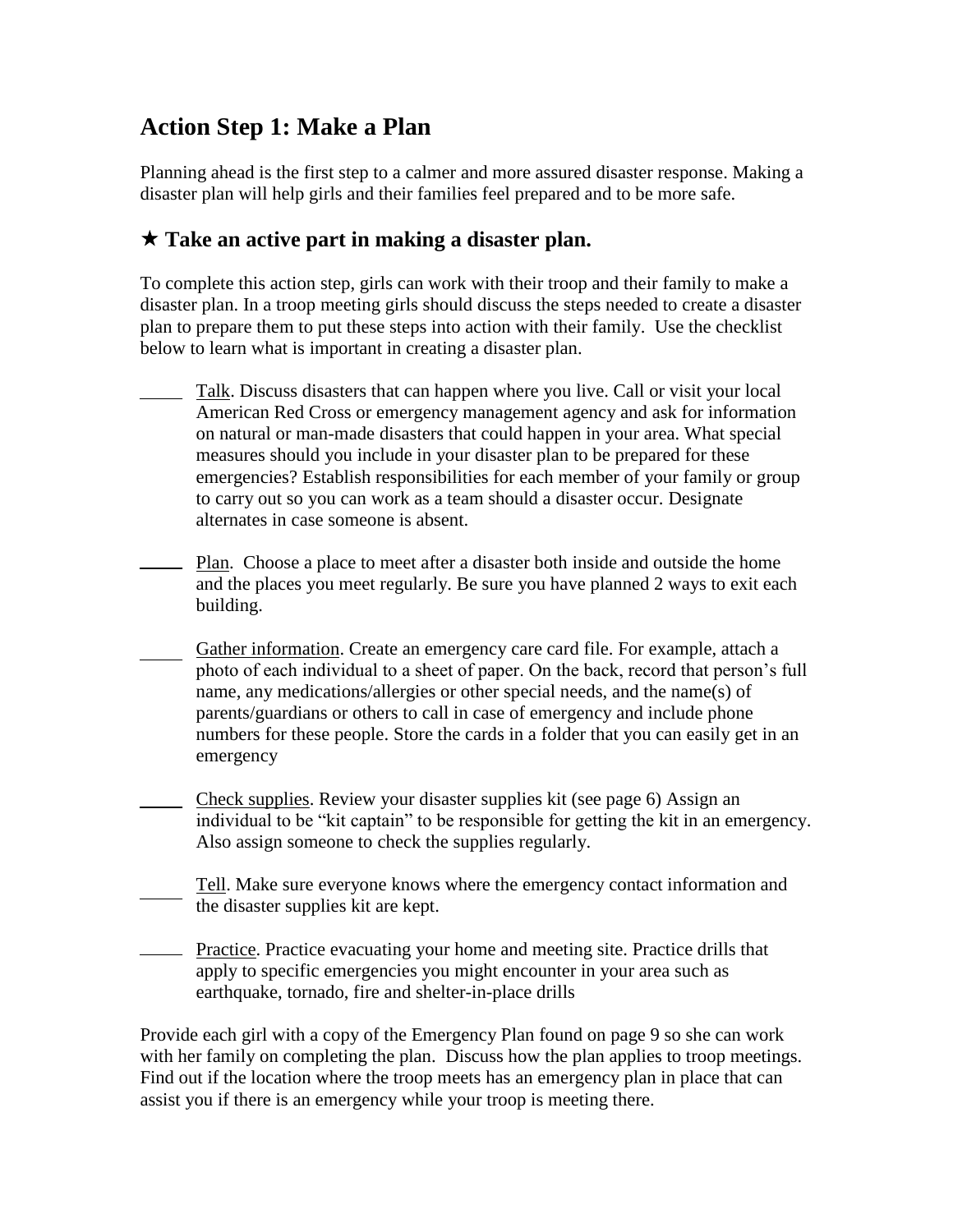## **Additional Activities**

- 1. Schedule a troop visit by someone who works with those with special needs (e.g., hospital workers, physical therapists, or health care providers who work with individuals with hearing or vision disabilities.) Discuss how to plan for safety for those with special needs.
- 2. Find out what radio and television stations, disaster agencies and organizations in your area are involved in disaster notification and relief. Take a field trip to one or more sites to learn the role they play in responding to emergencies.
- 3. What should be done with the family pet if a disaster occurs? Visit one of the websites listed on the inside front cover to find information about pet emergency plans and create an emergency plan for the family pet.
- 4. Complete a general preparedness lesson *such as* those in the American Red Cross curricula, *Masters of Disaster®* (General Preparedness, lesson plan 2, "Family Disaster Plan" for grades K-2, 3-5 or 6-8) and *Facing Fear: Helping Young People Deal with Terrorism and Tragic Events* (lesson plan 9 and 10, "Family Disaster Plan" and "Community Preparedness" for grades K-2, 3-5, 6-8 and 9-12). Activity Sheets for *Masters of Disaster,* and Lessons and Activity Sheets for *Facing Fear* are downloadable at [www.redcross.org/disaster/masters.](http://www.redcross.org/disaster/masters)
- 5. Select one of the topics below and use the library or Internet to learn more about emergency preparedness. Share what you learn with girls in a younger troop.
	- Learn the difference between weather watches and warnings and what to do when they are announced;
	- Find safety information on Web sites that help people get ready for emergencies;
	- Find out where to go in the event of an emergency in the home or in a public place.
	- Learn about three disasters that have happened in your area. If data is available, find out how much damage was done, how many people were injured (if any) and what has changed/been implemented to protect the community in the future.
- 6. Visit your local sheriff's office, police department or organizations such as the National Center for Missing or Exploited Children to learn how fingerprints are used in locating missing persons. If parents have given permission, have fingerprinting done of the girls. Give the set of fingerprints to your parents to keep.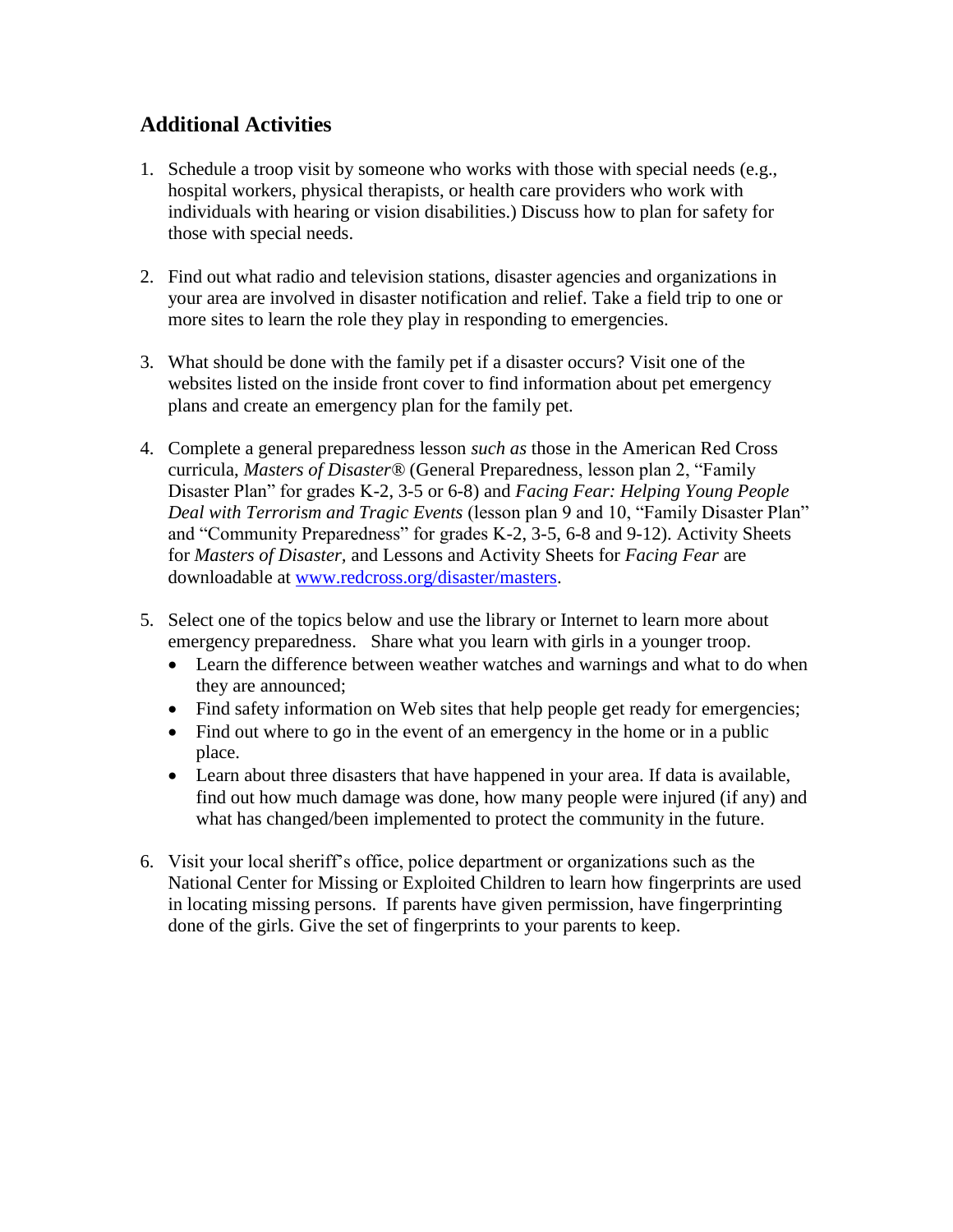## **Action Step 2: Build a Kit**

What you have on hand when a disaster strikes makes a big difference. Organizations and government agencies such as those listed on the inside front cover have information on what to include in a disaster supplies kit.

 $\star$  Use the list below and complete Activity # 1 on the following page to understand **what goes into a disaster supplies kit and why each item is important. Provide each girl with a copy of this page to take home along with her "picture kit" to work with her family to create a supplies kit.** 

- **Water**. Have a least one gallon per person per day.
- **Food**. Pack non-perishable, high-protein items, including energy bars, ready-toeat soup, peanut butter, etc. Select foods that require no refrigeration, preparation or cooking and little or no water.
- **Flashlight**. Include extra batteries and bulbs.
- **First aid kit**. Pack a reference guide.
- **Medications**. Don't forget prescription and non-prescription items.
- **ABILA:** Battery-operated radio. Include extra batteries.
- **Tools**. Gather a wrench to turn off gas if necessary, a manual can opener, screwdriver, hammer, pliers, knife, duct tape, plastic sheeting and garbage bags and ties. *Turning off gas is an adult activity and should not be done unless the local authorities advise to do so. A professional is required to turn the gas back on, which could take days or weeks.*
- **Clothing**. Provide a change of clothes for everyone, sturdy shoes and gloves.
	- **Personal items**. Remember eyeglasses or contact lenses and solution; copies of important papers, including identification cards, insurance policies, birth certificates, passports, etc.; and comfort items such as toys and books.
- **Sanitary supplies**. You'll want toilet paper, towelettes, feminine supplies, personal hygiene items, bleach, etc.
- **Money**. Have cash. (ATMs and credit cards won't work if the power is out.)
- **Contact information.** Carry a current list of family phone numbers and e-mail addresses, including someone out of the area who may be easier to reach if local phone lines are out of service or overloaded.
- **Pet supplies**. Include food, water, leash, litter box or plastic bags, tags, any medications and vaccination information.
- **Map.** Consider marking an evacuation route on it from your local area.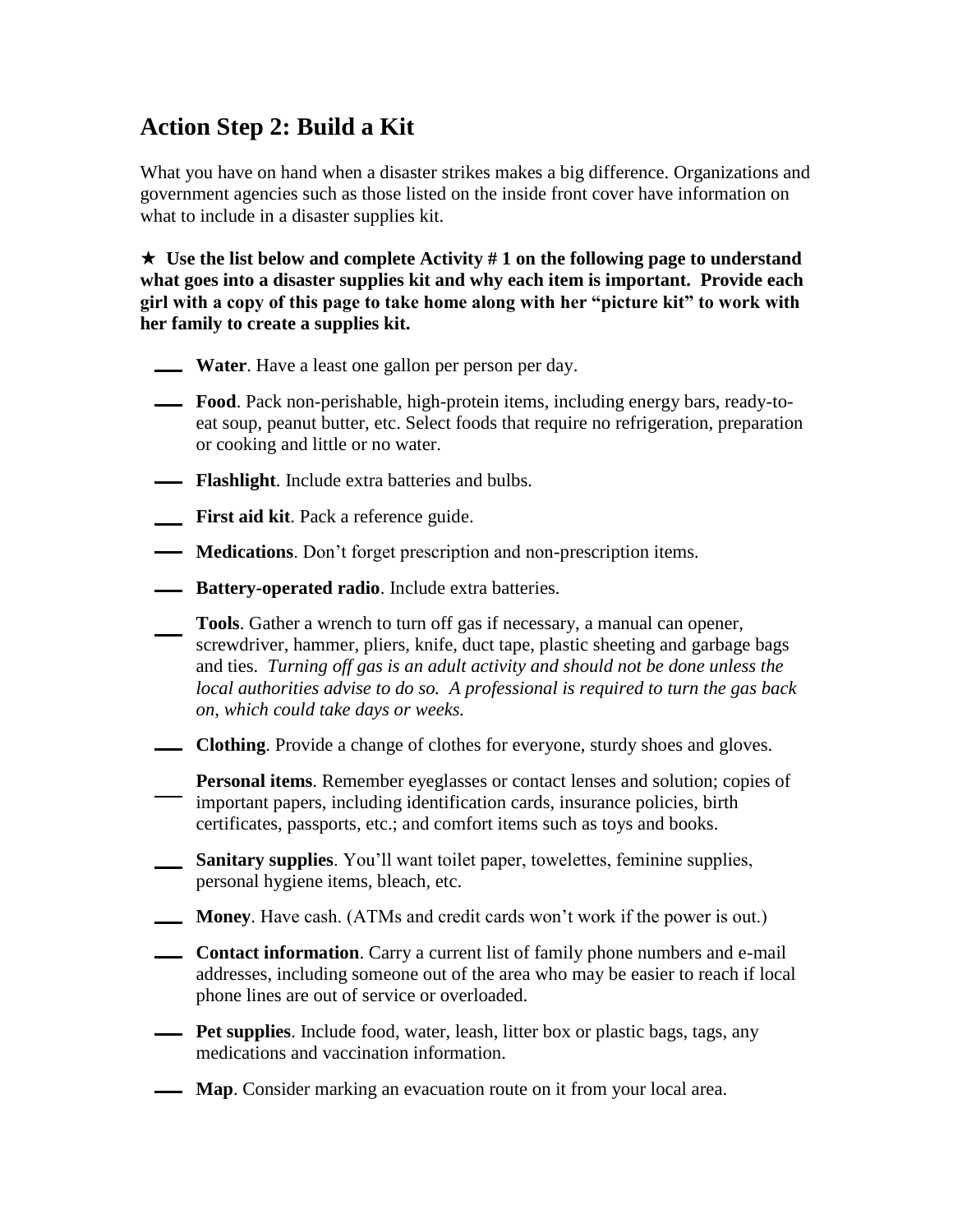## **Additional activities**

- 1. Draw or find pictures of items that belong in a disaster supplies kit. Discuss why each item belongs in the kit. Use the pictures to create a sample kit for each family. Discuss how basic supplies might be different for:
	- A family with both genders and mixed ages, including those with infants or toddlers and those with grandparents.
	- People with temporary or permanent limited abilities;
	- Pets

Talk about how to store the items:

- What type of container might be appropriate to safely protect these supplies?
- Where should supplies be stored?
- How often should supplies be checked or changed?
- 2. Visit a local fire department. Ask for a demonstration on how to use a fire extinguisher. Ask also about unique local challenges and the plans and equipment for dealing with these challenges. What do the fire fighters recommend including in disaster supplies kits?
- 3. Plan and carry out an event that helps others understand how to build a disaster supplies kit. For example, set up and staff a display at an event such as a health fair that highlights the importance of having a disaster supplies kit. Or, create posters to be displayed at a school, a neighborhood event, Girl Scout community meeting, post office, library, etc. Use the resources listed on the inside front cover to help you.
- 4. Discuss what items should be in a disaster kit stored in a vehicle at different times of the year. Share this information with the troop and their families. Build a disaster supplies kit for a troop trip or event using a family vehicle.
- 5. Discuss with the troop how people react when disaster strikes. Together, research news articles to learn how people react in different disasters. What does this show about how to respond, when to use kits, etc.? Write a note to yourself describing how you hope to react should disaster strike. Keep the note in a special place and review it from time to time.
- 6. Role-play what to do with the contents of your disaster supplies kit in different emergency situations. Include responding to a disaster while at school, at different public and private places, with animals, and with mixes of people of differing ages, skills and abilities. Be sure to include your troop meeting site and other special Girl Scout events.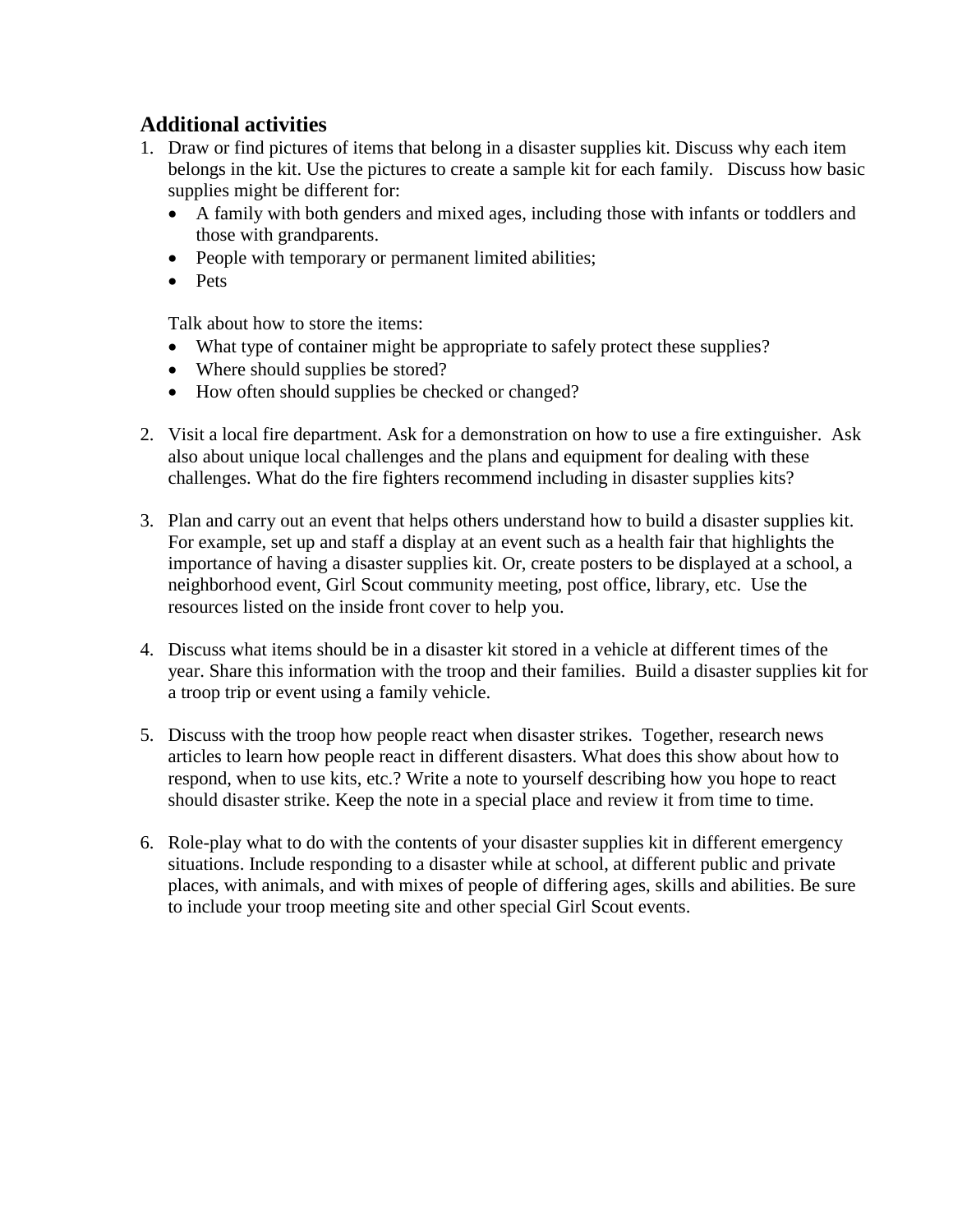## **Action Step 3: Get Trained**

Training will give girls the skills and confidence to help others in an emergency. The American Red Cross and other safety organizations offer first aid training and disaster education for all ages.

#### **Learn first aid by completing the appropriate activity below or by completing an ageappropriate first aid course.**

## **Additional Activities**

- 1. Complete the age-appropriate lessons and hands-on activities such as those in *Masters of Disaster* grades 3-5 or 6-8 curriculum kits for a natural disaster that can occur in your area. Lessons cover hurricanes, floods, tornadoes, lightning and earthquakes; find Activity Sheets and background information for teachers at [www.redcross.org/disaster/masters.](http://www.redcross.org/disaster/masters)
- 2. Improve your skills as a babysitter by doing one of the following: Juniors –Complete the Caring for Children badge Girls 11-14: complete a babysitter's training course.
- 3. Learn what diseases are at greater risk of being spread during a disaster and how to prevent them. Use current resources at the library or on the Internet or complete a disease prevention course, such as one that teaches about preventing blood related diseases such as HIV/Aids. Contact your local health department or American Red Cross for information about such courses.
- 4. Learn how to handle pet emergencies. Consider one of the following resources:
	- Visit a veterinarian, an animal hospital or shelter, or animal rescue center and ask them to demonstrate pet first aid for a variety of situations
	- Check out the website for the American Animal Hospital Association [\(www.healthypet.com\)](http://www.healthypet.com/) and make a display of the information you have learned
	- Complete a course that teaches first aid for pets.
- 5. If you are old enough, complete a course that teaches you one of the following skills: water safety including basic water rescue; wilderness survival; pre-lifeguard or lifeguard training; Sport Safety Training; When Help is Delayed; or become a *First Aid/CPR/AED* instructor aide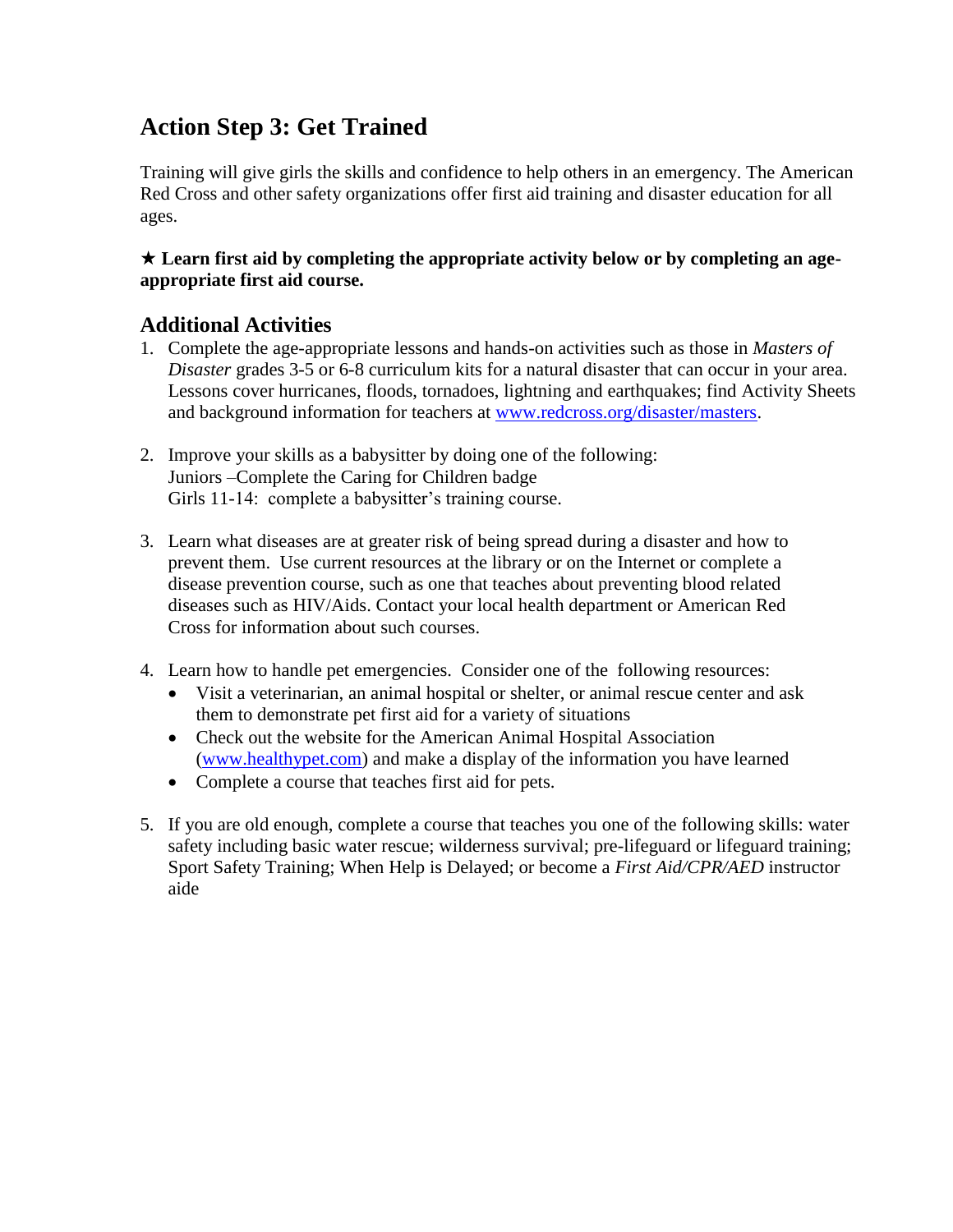## **Action Step 4: Volunteer**

More than one million Americans volunteer each year to serve their communities. Who volunteers? Everyone! Volunteers come from all walks of life, all backgrounds and all ages. There are many needs and many ways to serve. Girl Scouts of all ages provide service as part of the Girl Scout Program.

## **Volunteer in a community preparedness service project as follows:**

| <b>Girl Scout Brownies:</b> Work as a troop, or with a buddy or family member(s) to give a    |
|-----------------------------------------------------------------------------------------------|
| minimum of three hours of service.                                                            |
| Girl Scout Juniors: Work as a troop, a patrol or interest group, or with a buddy or           |
| family member( $s$ ) to give a <b>minimum of five hours</b> of service.                       |
| <b>Girl Scout Cadettes:</b> Work on your own or with a buddy, troop, interest group or family |
| member(s) to give a <b>minimum of eight hours</b> helping a                                   |
| community preparedness project.                                                               |
| <b>Girl Scout Seniors and Ambassadors:</b> Work on your own or with a buddy, troop,           |
| interest group or family member(s) to give a <b>minimum of ten</b>                            |
| hours helping a community preparedness project.                                               |

## **Volunteer Suggestions and Additional Activities:**

- 1. Create a coloring book (or coloring pages) for younger children to help them learn what to do in an emergency.
- 2. Create first aid, comfort kits (personal hygiene items such as toothbrushes, etc.) or emergency preparedness kits for schools, shelters, nursing homes or families in need. (Remember to ask the facility manager or local social services agency first to find out what is needed and what you can distribute.)
- 3. Working with a service agency, organize a food drive to collect emergency canned food to distribute to individuals and families in need. Don't forget homebound senior citizens and physically or emotionally challenged individuals.
- 4. Write an article on preparedness for the school or community newspaper.
- 5. Create an exhibit on preparedness for a science fair or to display in your community at the library, recreation center, local veterinarian's office or any other area where members of the community will see it.
- 6. Host a preparedness workshop or safety fair for younger Girl Scouts. Use materials such as the American Red Cross "Be Ready 1-2-3" or the "Disaster Preparedness Coloring Book" for young children, ages 4 to 7. The materials are available at [http://www.redcross.org/services/youth/izone/cbooks.html.](http://www.redcross.org/services/youth/izone/cbooks.html)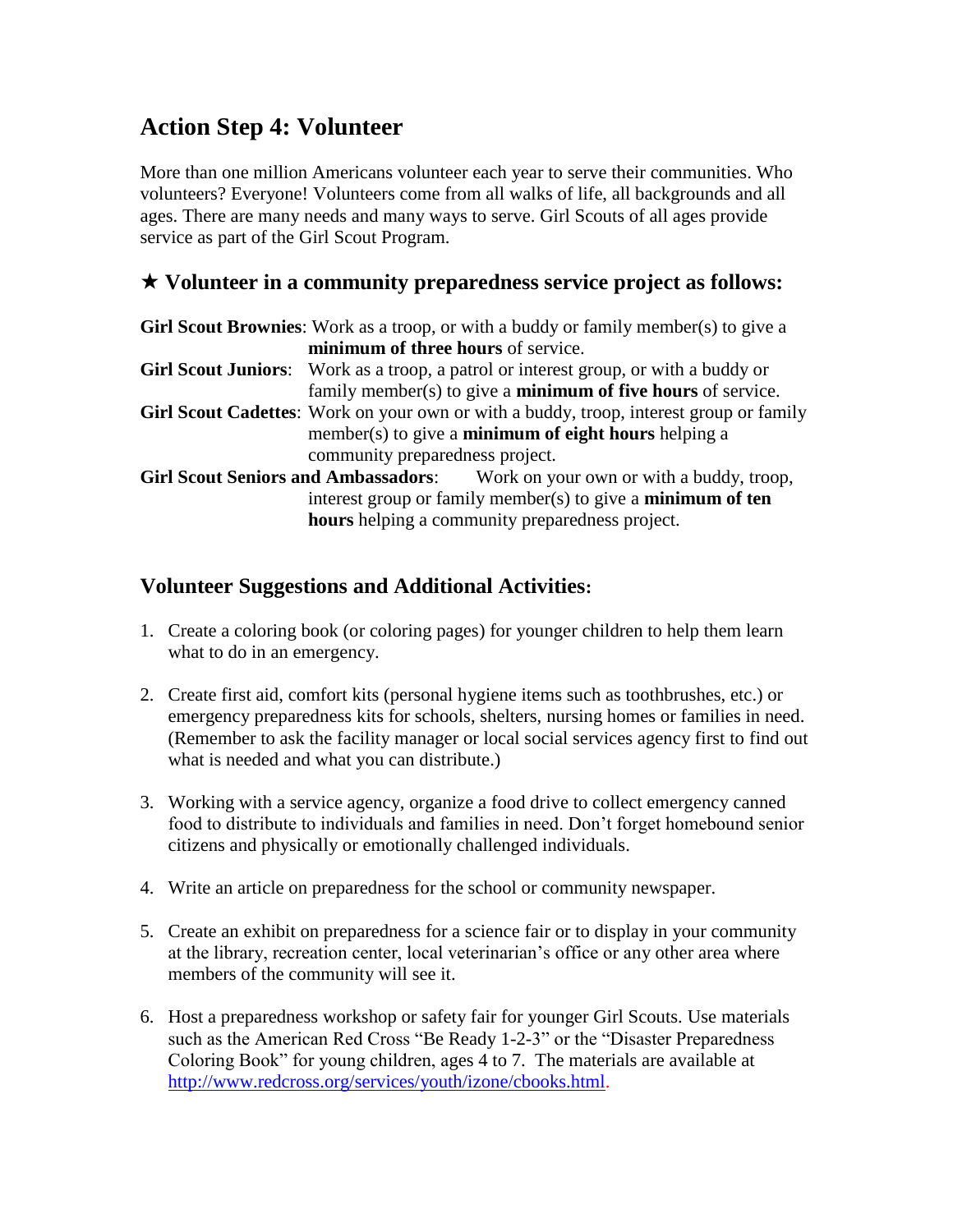## **Action Step 5: Give Blood**

Blood donation is called "the gift of life." Blood is needed in times of emergency, but the ongoing need is also great. Every two seconds someone needs a blood transfusion – cancer patients, accident victims, premature infants and patients with chronic diseases.

 **Girl Scout Brownies and Juniors** learn about the importance of blood donations by doing *one of the first four activities* listed below**.**

 **Girl Scout Cadettes, Seniors and Ambassadors** complete *any activity #2 through 6* to:

- Explain the need for blood, its components and how a transfusion is made;
- Find out the shelf life of blood; and
- Learn the requirements to donate blood.

#### **Activities**

- 1. Download *A Poster Coloring Book* for children, inspired by blood donor posters from the American Red Cross museum: [www.redcross.org/museum/actkids.html.](http://www.redcross.org/museum/actkids.html) Complete one or more pages of the coloring book and share it with your family.
- 2. Create artwork to explain the need for blood donations, and how they help the critically ill. Contact your local blood bank and ask if your art can be displayed at a blood drive or used to advertise an upcoming blood drive.
- 3. Write an essay about a person whose life was saved by a blood donation or a person who donates blood on a regular basis and share your essay with others.
- 4. Contact the local blood bank and find out how to pass out pamphlets advertising blood drives, or make arrangements to make and serve refreshments at a blood drive in the community
- 5. Use what you have learned about the importance of giving blood to educate someone about becoming a blood donor. Come with them when they donate blood.
- 6. Volunteer at a blood drive. (You must be at least 14 years old.) or Coordinate a blood drive.

BONUS – Give blood! (Must be 17 years old, a minimum of 100 lbs., and in good health)







Together, we can save a life